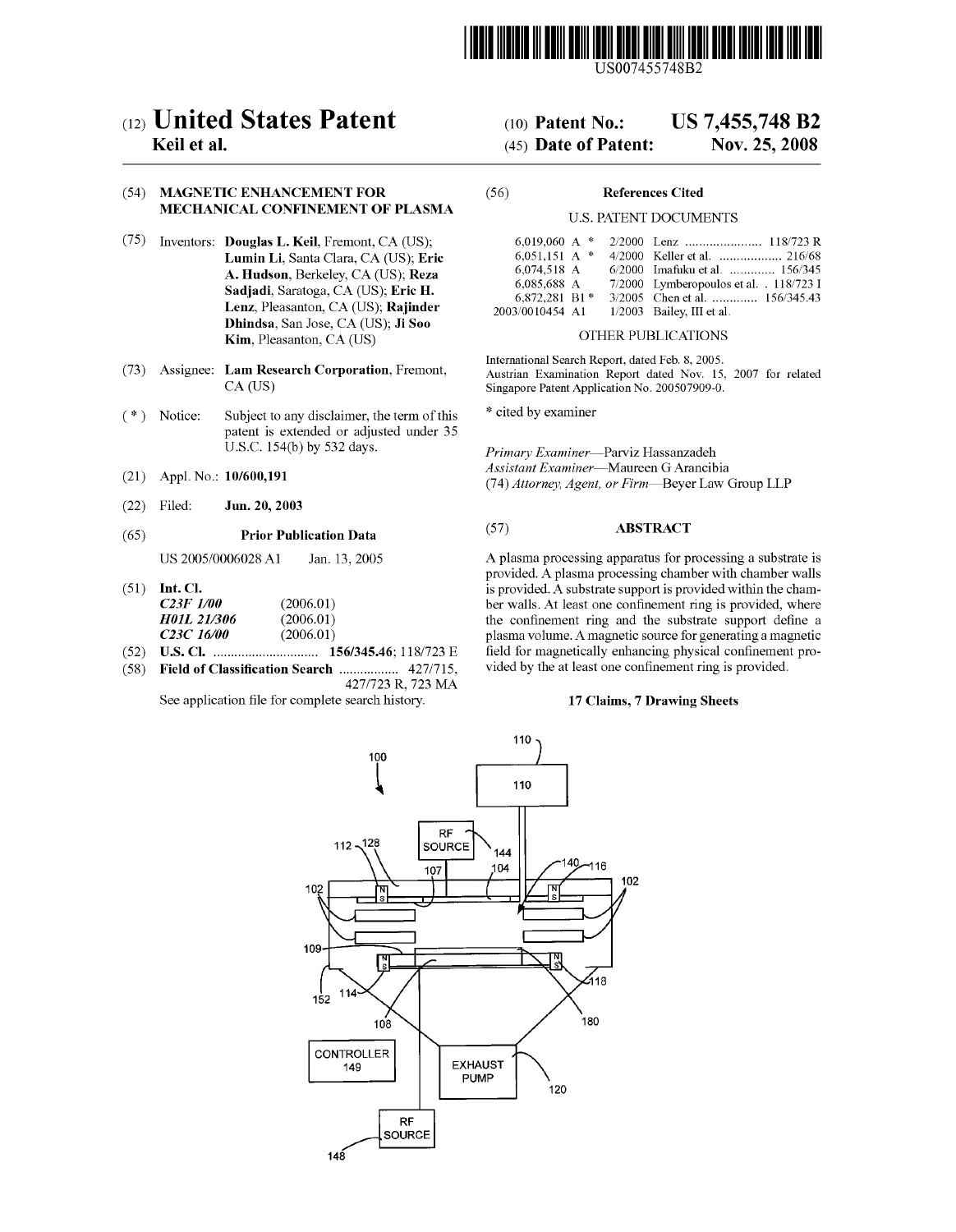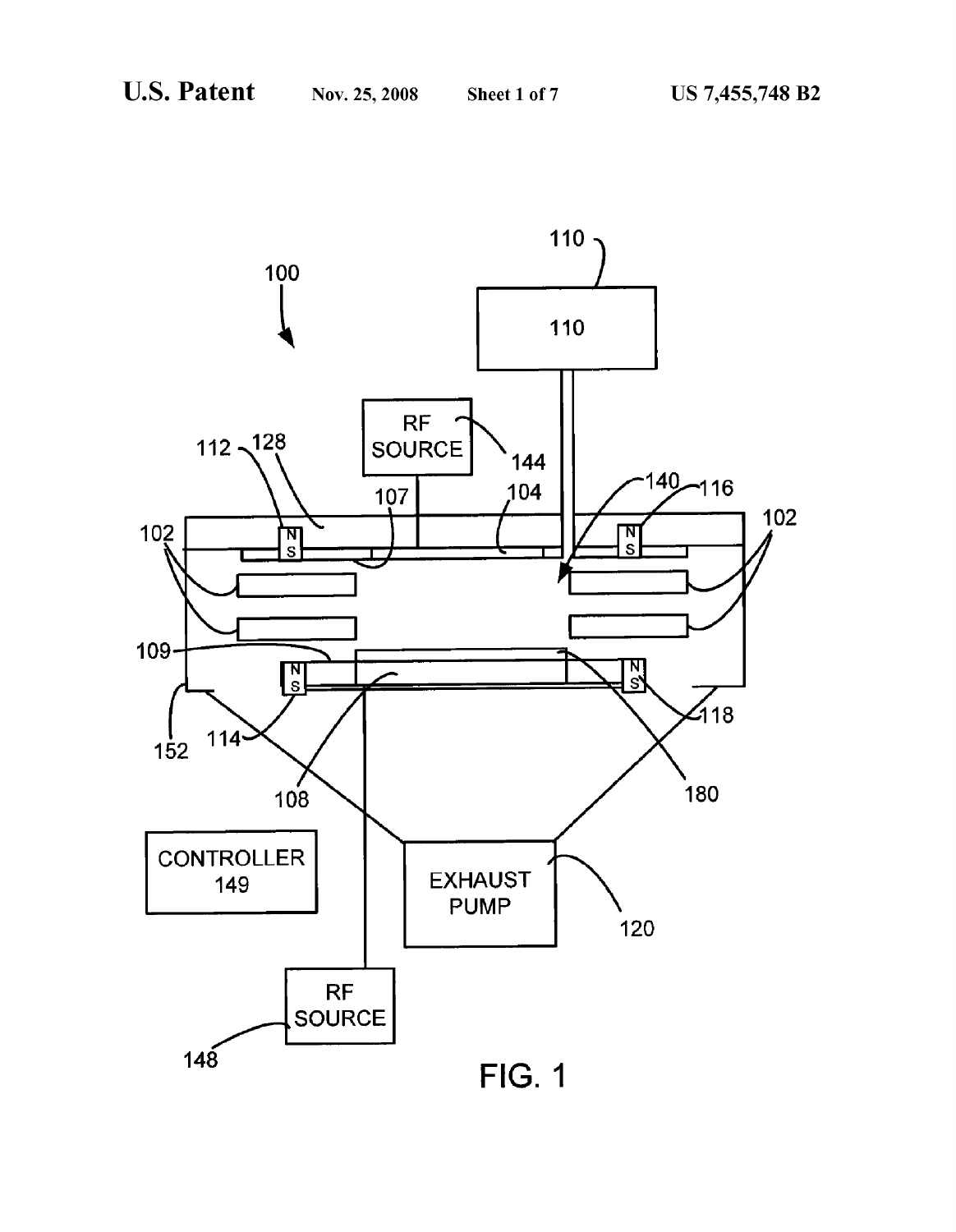

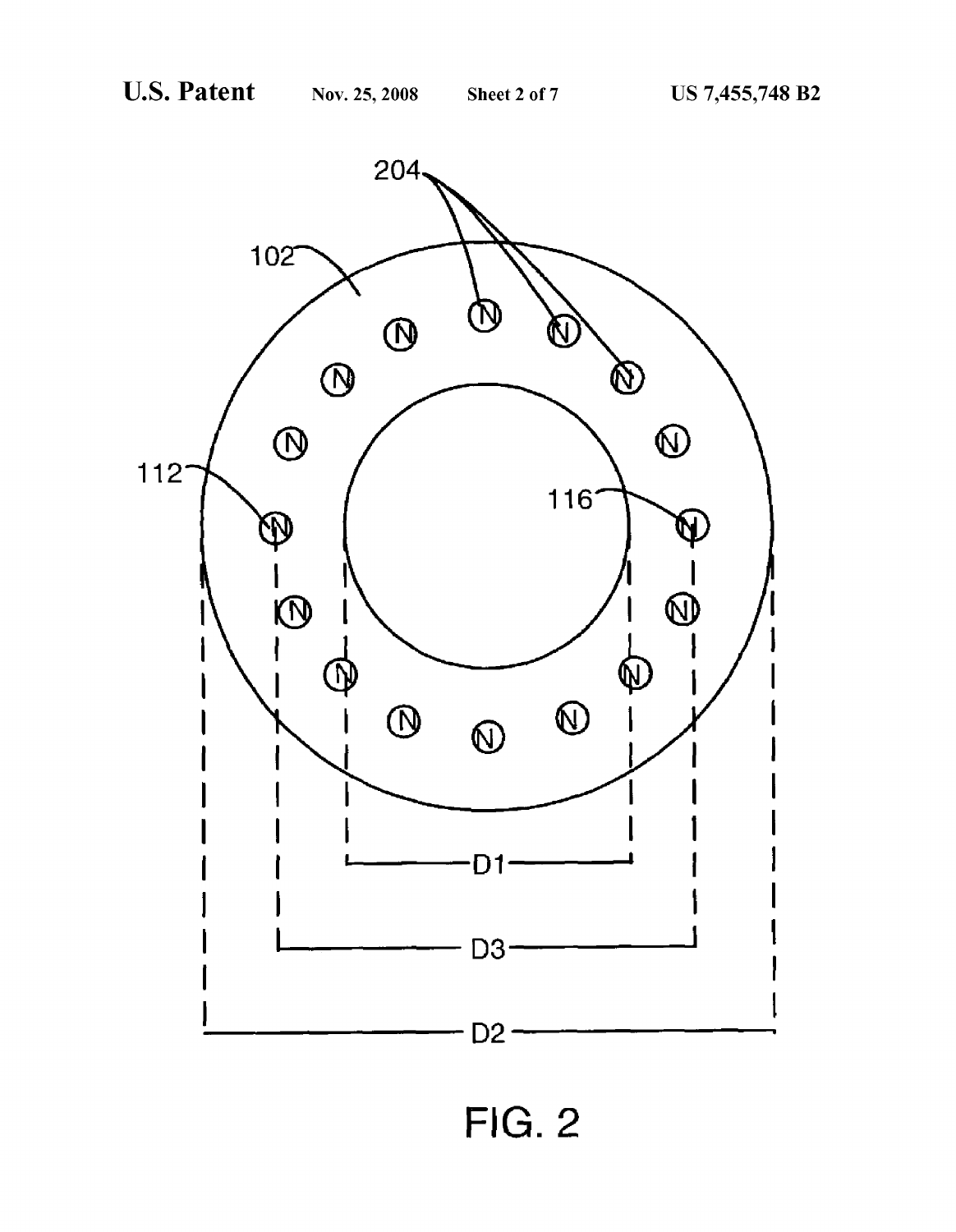

**FIG. 3**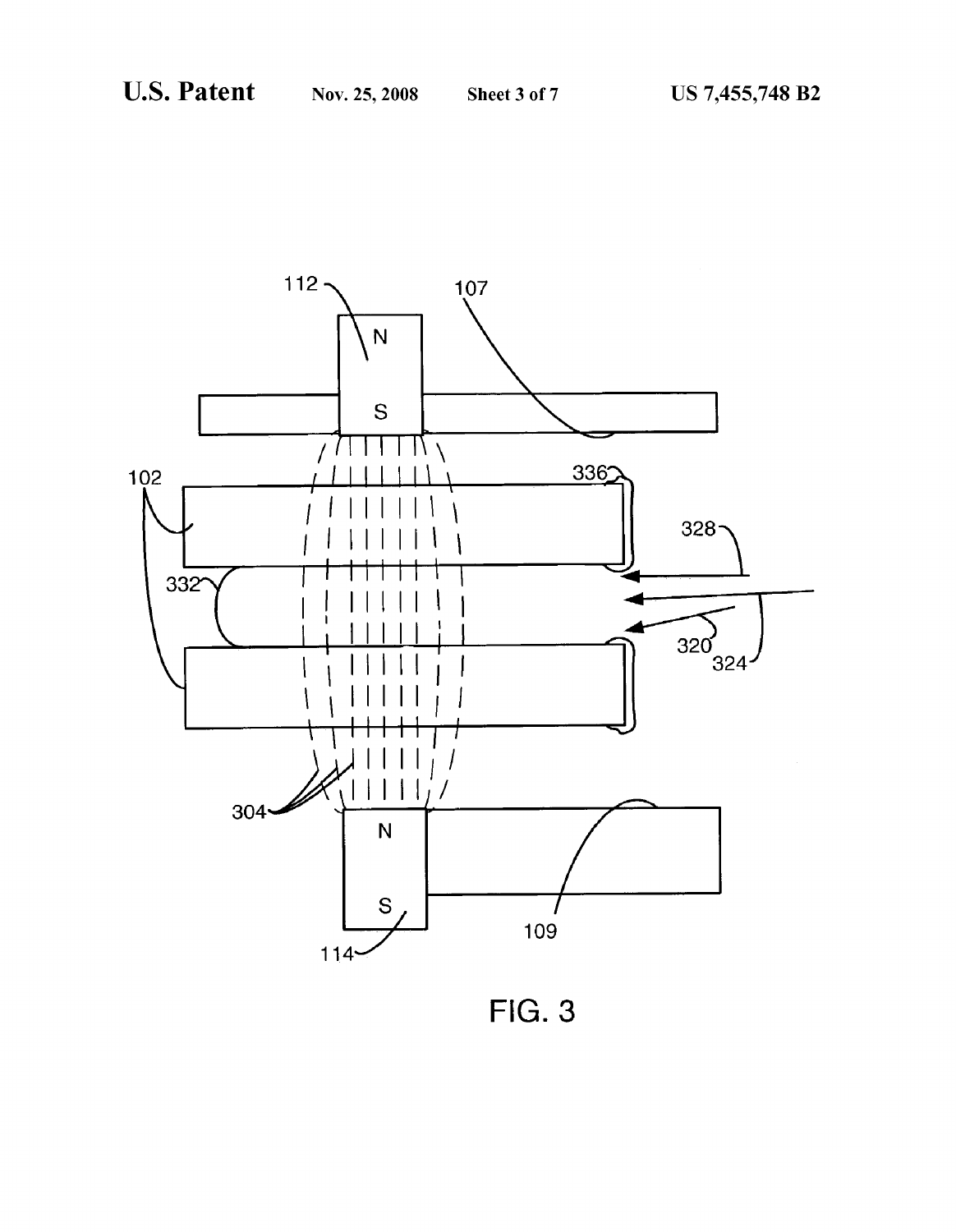



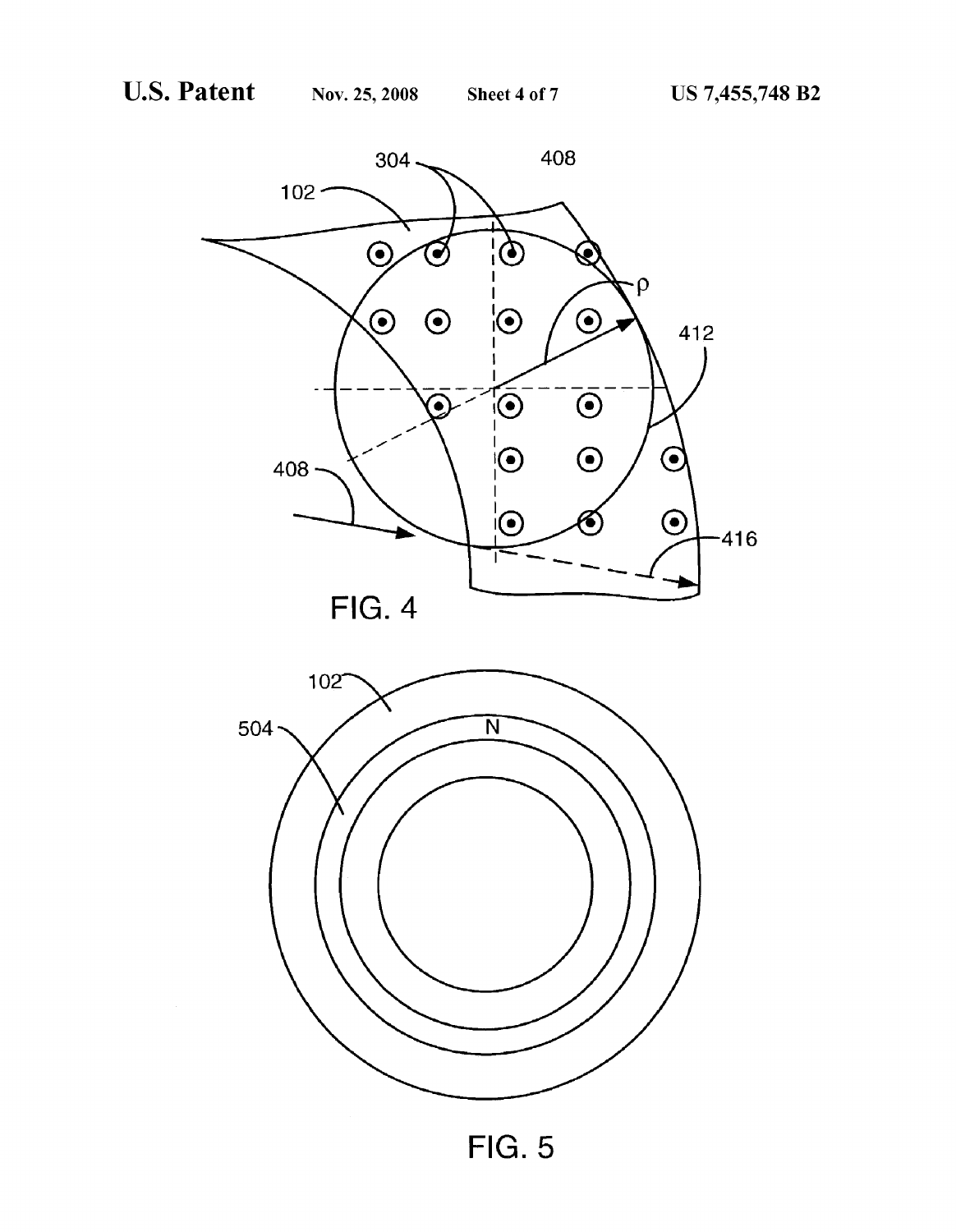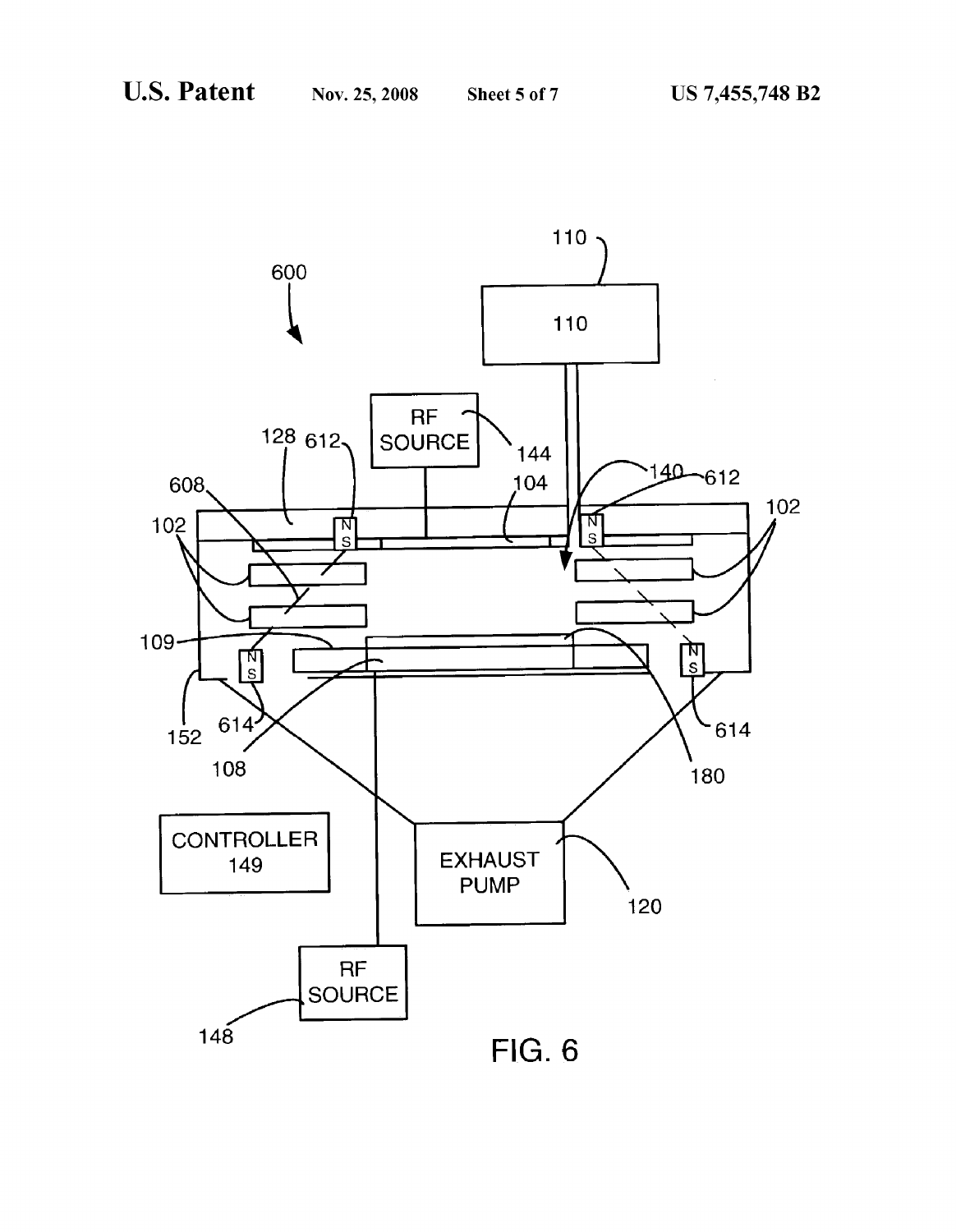

FIG. 7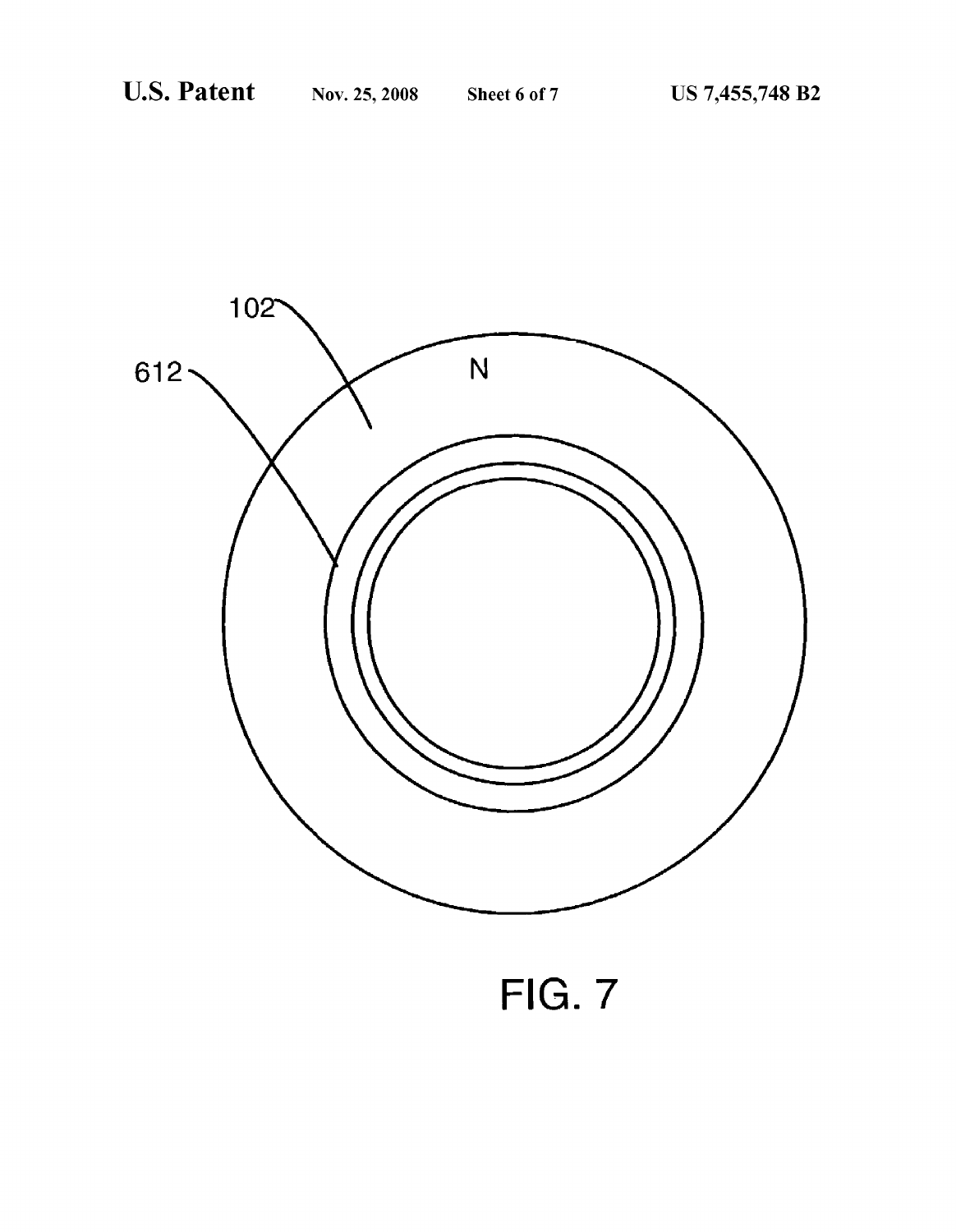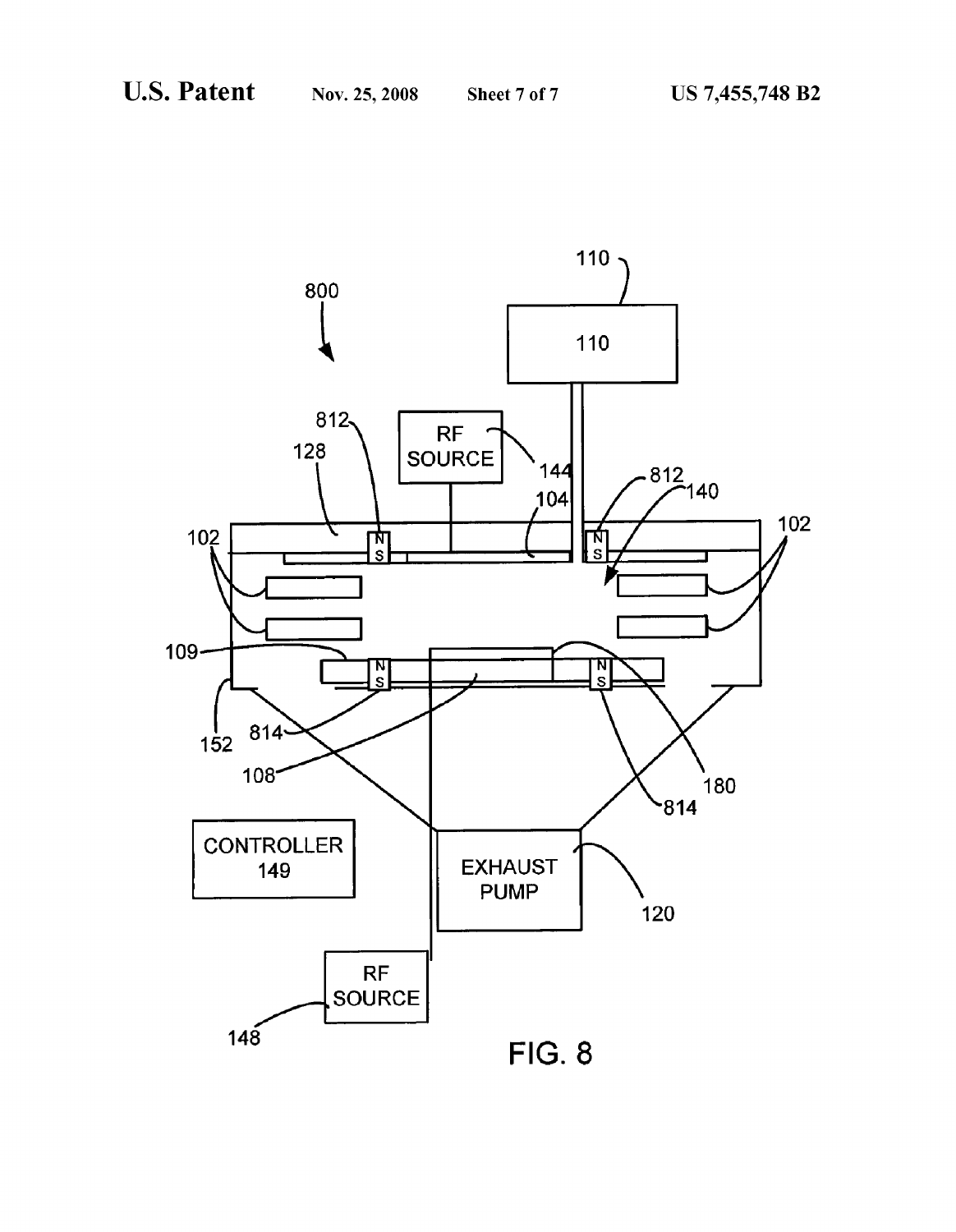#### MAGNETIC ENHANCEMENT FOR MECHANICAL CONFINEMENT OF PLASMA

#### BACKGROUND OF THE INVENTION

The present invention relates to plasma processing cham bers with confinement rings

US. Pat. No. 6,019,060, entitled "Cam-Based Arrange ment For Positioning Confinement Rings In A Plasma Processing Chamber," by Eric H. Lenz, issued Feb. 1, 2000 10 discloses a plasma processing etch chamber that uses con finement rings to confine plasma within volume. The confinement rings are place Within the plasma chamber Walls and may help to reduce the amount of plasma and other gases reaching the chamber wall, maintain pressure within the con-15 finement rings, and control the flow of gas past the confinement rings.

During various plasma processes, it may be desirable to increase the flow of gas past the confinement ring, while minimizing the amount of plasma and other gases reaching 20 the chamber Walls.

#### SUMMARY OF THE INVENTION

To achieve the foregoing and in accordance with the pur-  $_{25}$ pose of the present invention a method for processing a sub strate is provided. The substrate is placed in a process cham ber. A gas is provided from a gas source to the process chamber. A plasma is generated from the gas in the process chamber. The gas flows through a gap adjacent to at least one  $\,$  30  $\,$ confinement ring to provide physical confinement of the plasma. Magnetic confinement of the plasma is provided to enhance the physical confinement of the plasma.

In another embodiment of the invention, a plasma process ing apparatus for processing a substrate is provided. A plasma  $_{35}$ processing chamber With chamber Walls is provided. A sub strate support is provided Within the chamber Walls. At least one confinement ring is provided, where the confinement ring and the substrate support define a plasma volume. A magnetic source for generating a magnetic field for magnetically  $_{40}$ enhancing physical confinement provided by the at least one confinement ring is provided.

These and other features of the present invention Will be described in more detail below in the detailed description of the invention and in conjunction with the following figures.  $\,$  45  $\,$ 

#### BRIEF DESCRIPTION OF THE DRAWINGS

The present invention is illustrated by Way of example, and not by way of limitation, in the figures of the accompanying  $_{50}$ draWings and in Which like reference numerals refer to similar elements and in Which:

FIG. 1 is a schematic vieW of a plasma processing chamber that may be used in an embodiment of the invention.

FIG. 2 is a top schematic view of confinement rings and top  $\frac{55}{15}$ magnets in the embodiment shown in FIG. 1.

FIG. 3 is an enlarged view of part of the confinement rings with a first pair of magnets.

FIG. 4 is a top view of part of the confinement ring.

FIG. 5 is a top view of another embodiment of the inven-  $_{60}$ tion.

FIG. 6 is a schematic cross-sectional vieW of another embodiment of the invention.

FIG. 7 is a top schematic view of the confinement rings and top magnet ring of the embodiment shown in FIG. 6.

FIG. 8 is a schematic illustration of a process chamber that uses a magnetic field to boost the local plasma density and/or electron temperature near the confinement rings, thus decreasing the density of the plasma at the confinement rings, which enhances physical confinement.

### DETAILED DESCRIPTION OF THE PREFERRED EMBODIMENTS

The present invention will now be described in detail with reference to a feW preferred embodiments thereof as illus trated in the accompanying drawings. In the following description, numerous specific details are set forth in order to provide a thorough understanding of the present invention. It will be apparent, however, to one skilled in the art, that the present invention may be practiced Without some or all of these specific details. In other instances, well known process steps and/or structures have not been described in detail in order to not unnecessarily obscure the present invention.

To facilitate understanding, FIG. 1 is a schematic vieW of a plasma processing chamber 100 that may be used in an embodiment of the invention. The plasma processing cham ber 100 comprises confinement rings 102, an upper electrode 104, a loWer electrode 108, a gas source 110, and an exhaust pump 120. Within plasma processing chamber 100, the Wafer 180 is positioned upon the lower electrode 108, which forms a Wafer support. The loWer electrode 108 incorporates a suit able substrate chucking mechanism (e.g., electrostatic, mechanical clamping, or the like) for holding the Wafer 180. The reactor top 128 incorporates the upper electrode 104 disposed immediately opposite the loWer electrode 108. A chamber volume is defined by the chamber wall 152, the chamber ceiling 107 and floor 109. Within the chamber volume, the upper electrode 104, loWer electrode 108, and con finement rings  $102$  define the confined plasma volume  $140$ .

A plurality of magnets 112, 114, 116, 118 are placed around the confinement rings 102 to form a magnetic field in the region of the confinement rings  $102$ . The magnets  $112$ , 114, 116, 118 are placed to provided a magnetic field in the region of the confinement rings. In this embodiment, this is accomplished by providing the magnets in pairs. A first pair of magnets 112, 114 are placed spaced part from each other on opposite sites of the confinement rings  $102$ , as shown. A second pair of magnets 116, 118 is placed spaced apart from each other on opposite sides of the confinement rings 102, as shown. FIG.  $2$  is a top schematic view of the confinement rings 102 and top magnets 112, 116, 204. The top magnet of the first pair of magnets  $112$  is shown as being above part of the circumference of the confinement ring  $102$ . The top magnet of the second pair of magnets 116 is shoWn as being above part of the circumference of the confinement ring 102 on the opposite side of a diameter of the confinement ring 102 extending from the top magnet of the second pair of magnets 112. Additional top magnets 204 form a circle above the circumference of the confinement ring  $102$  as shown. In this embodiment, all of the top poles of the top magnet are the north poles, so that the magnets are not alternated between adjacent magnets. The confinement rings 102 have an inner diameter D1 and an outer diameter D2. The ring formed by the top magnets 112, 116, 204 has a diameter D3. In this embodiment, the ring D3 formed by the top magnets 112, 116, 204 is less than the outer diameter  $D2$  of the confinement rings 102 and greater than the inner diameter D1 of the con finement rings.

Gas is supplied to the confined plasma volume by gas source 110 and is exhausted from the confined plasma volume through the confinement rings 102 to an exhaust port through the exhaust pump 120. A first RF so electrically connected to the upper electrode 104. A second RF source 148 is electri

65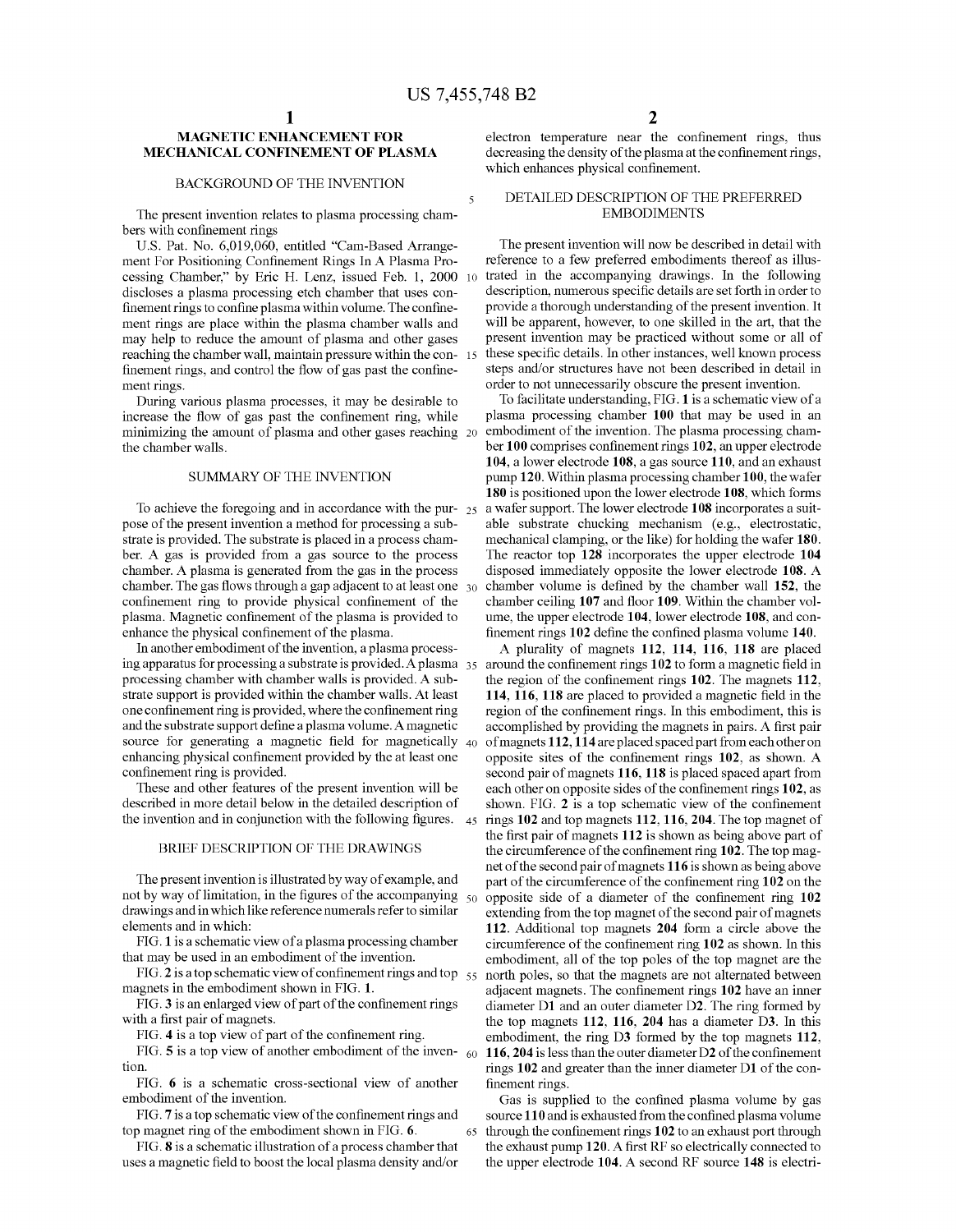cally connected to the lower electrode 108. Both the first RF source 144 and the second RF source 148 may comprise a 27 MHZ poWer source and a 2 MHZ poWer source. Different combinations of connecting RF power to the electrode are possible. In the case of Exelan HP made by LAM Research Corporation<sup>TM</sup> of Fremont, Calif. modified with additional magnets, Which may be used in a preferred embodiment of the invention, both the RF sources are connected to the lower electrode, and the upper electrode is grounded. A controller 149 may be controllably connected to the gas source 110, the 10 first and second RF power sources  $144$ ,  $148$ , the confinement rings 102, and the exhaust pump 120.

In operation, an etch is used where a high gas flow rate is desired. The confinement rings 102 are adjusted to provide a large gap between the confinement rings, to reduce the flow  $15$ resistance caused by the confinement rings 102, which increases the flow rate of gas through the confinement rings 102 to the exhaust pump 120. With an increase in the How of gas through the confinement rings, an increase of ions and contaminants may also flow through the confinement rings to 20 contaminate the chamber Walls 152.

The purpose of the magnets is to work with the confinement rings to increase the confinement of charged particles (ions and/or electrons), while allowing a high flow rate of neutral gas. In this example, the increased confinement is 25 achieved by having the magnetic field increase the percentage of charged particles that collide with the confinement rings.

FIG. 3 is an enlarged view of part of the confinement rings 102 with the first pair of magnets  $112$ ,  $114$  to show general workings of this embodiment of the invention. A more rigor- 30 ous description of the theory behind the invention Will be provided later. Magnetic field lines 304 between the magnets 112, 114 are shown. The magnetic field lines  $304$  pass through the confinement rings  $102$ .

Various examples of charged particle trajectories are 35 shown. A first charged particle trajectory 320 is directed to collide into the lower confinement ring 102. In such a case, the magnetic fields 304 are not needed to help in the confinement of such particles. The prevention of plasma from pass ing through the confinement rings is provided by the confine- 40 ment rings (physical confinement) alone. A second particle trajectory 324 is not directed to collide with the confinement rings 102 within the normal path length of the particle passing between the confinement rings and is not parallel to the confinement rings  $102$ , so that the particle approaches one of the 45 confinement rings. As such, particles pass through the magnetic field 304 the trajectory of the particle path is bent. In this embodiment, the trajectory is bent to increase the particle path length between the confinement rings 102. The increased path length causes the approach of the particle to the confine- 50 ment ring to be sufficient to cause the particle to collide with the confinement ring. Therefore, the prevention of these charged particles from passing between the confinement rings is enhanced by the magnetic field. A third charged particle trajectory  $328$  is almost parallel to the confinement  $55$ rings 102. As such, particles pass through the magnetic field 304 the trajectory of the particle path is bent. The trajectory is bent to increase the particle path length between the confinement rings 102. These particles are sufficiently parallel to the confinement rings  $102$  so that even with an increased path  $60$ length, these particles do not collide with the confinement rings. Therefore, the physical confinement of the confinement rings and the magnetic enhancement does not cause these particles to collide with the confinement rings. These particles may collide With other particles, causing a change in 65 their trajectory, Which could cause them to collide With the confinement rings 102.

4

Under various regimes, physical confinement is sufficient, since the confinement rings are kept close enough so that a sufficient number of charged particles collide with the confinement rings. However, it has been found that in some processes a high How of neutral gases is desired. In such a case, the confinement rings are separated to form a larger gap to alloW a higher How of neutral gas to pass Within the gap to the exhaust pump 120. The larger gap also causes a lower fraction of the charged particles from colliding With the con finement rings. The presence of the magnetic field increases the fraction of the charged particles that collide With the confinement rings. A plasma extinction line 332 is the border where the plasma is extinguished. As shown, the plasma is extinguished between the confinement rings 102, and therefore does not extend beyond the confinement rings 102, and does not reach the Walls of the plasma chamber, Which pre vents the plasma from damaging or contaminating the Walls of the plasma chamber. It has been found that the confinement of the plasma results in the confinement of polymer deposition. As the fraction of the charged particles that collide With the confinement rings 102 increases, it is believed that for processes using polymer gases, the fraction of polymer that forms on the confinement ring 336 increases, decreasing the fraction of polymer that forms on the Walls of the plasma chamber. This is desirable to loWer the amount of contami nation from the chamber Walls.

It should also be noted that the magnetic fields may increase the percentage of ions or electrons that collide With the inner ceiling 107 and the floor 109 of the plasma chamber. The inner ceiling  $107$  and floor  $109$  together with the confinement rings 102 form the physical confinement system by providing in these embodiments three gaps through Which gas may be exhausted with a first gap between the inner ceiling  $107$  and the top surface of a confinement ring, a second between the confinement rings 102, and a third gap between the floor 109 and a bottom surface of a confinement ring. The widest gap is between the confinement rings 102.

An example of a device in Which the invention may be practiced With the addition of magnets is an Exelan-HP made by LAM Research CorporationTM of Fremont, Calif. For such a device, the How rate is preferably betWeen 100 and 300 sccm.

The basic principal behind the above described Magnetic Trajectory Extension—(MTE) relies on the idea that confinement is largely due to the extinction of plasma between the confinement rings. This idea implies that if the effective length of the confinement rings is extended, with fixed confinement ring gap, confinement will be enhanced. This is due to the ions and electrons having more opportunity to be lost due to collision With the ring's surface. As the plasma propa gates betWeen the rings, the loss eventually becomes so great that the plasma is finally extinguished. If this length of travel could be extended, then one would expect that confinement could be enhanced. This concept uses a magnetic field produced by magnets, as described above, to effectively extend the trajectories of both the ions and electrons so that oppor tunity for plasma loss between the rings is enhanced. These magnets produce a magnetic field, which will result in ions and electrons following a curved trajectory with radius  $\rho$  (i.e. the "Larmor" radius  $\rho$ ), as shown in FIG. 4. FIG. 4 is a top view of part of a confinement ring 102. Magnetic filed lines 304 are coming out of the page, as shown. The magnetic field causes a particle With trajectory path 408 to travel a curved trajectory folloWing the path of circle 412. Trajectory 416 is the trajectory that would result if no magnetic field was present. As can be seen, the path of a trajectory along the circle 412 from the magnetic field is greater than the trajec-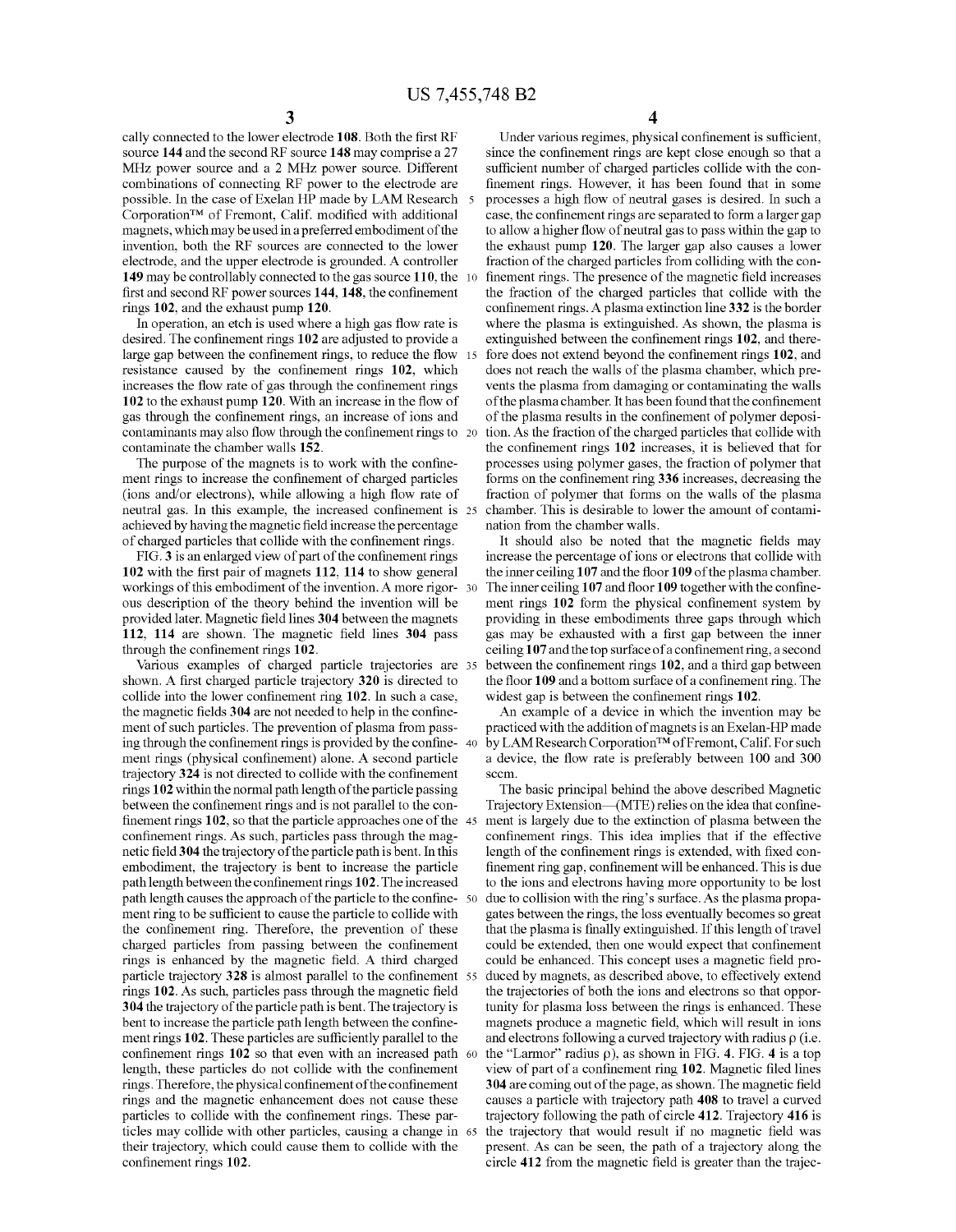tory 416 if no magnetic field was present. This will result in extending the time an ion or electron needs to traverse the confinement rings. In this example, the goal is not to actually magnetically confine a plasma. If the radius  $\rho$  is nearly the same as the confinement ring length, then a significant 5 enhancement of the confinement ring transit time (or effective confinement ring length) can be expected.

For illustrative purposes, the confinement rings are assumed to be 0.06 meters Wide, Which is the difference between an inner radius and outer radius of the confinement 10 rings. The ions are assumed to have a temperature of  $450^{\circ}$  K. It is assumed that on average the ions enter the confinement ring region With the ion thermal velocity. At a temperature of  $450^{\circ}$  K the ion thermal velocity is:

$$
V_i = \sqrt{\frac{k_B T_i}{M_i}} = 304
$$
 meters/second

The required minimum magnetic field is then given by:

$$
B = \frac{M_i V_i}{\rho_i e} = \frac{(40)(1.67 \times 10^{-27})(304)}{(0.06)(1.6 \times 10^{-19})} \approx 21 \text{ Gauss}
$$

Where,  $\rho_i$  is the radius of the orbit, e is the charge of the ion (single ionization is assumed). For the purposes of this dem- $_{30}$ onstration calculation, Argon is assumed. Argon has a mass of  $40*1.67\times10^{-27}$  kg.

It should be noted that this same magnetic field would also affect the electrons. To consider electron behavior, it is assumed that the average the electrons will enter the confine-  $35$ ment region With the electron thermal velocity. The electrons are assumed to have a temperature of  $4 \text{ eV}$  (46,400 $^{\circ}$  K). At a temperature of 4 eV the electron thermal velocity is

$$
V_e = \sqrt{\frac{k_B T_e}{M_e}} = 1.18 \times 10^6
$$
 meters/second

At 30 gauss the radius of curvature  $\rho_c$  of the electron trajectories is given by:

$$
\rho_e = \frac{M_e V_e}{Be} = 2.3 \times 10^{-3}
$$
 meters

50

This is a much smaller radius than the 0.06 meter ion radius. This is merely a consequence of the fact that the electrons are less massive. Furthermore, they enter the con-  $55$ finement region with higher velocity and thus experience a much larger magnetic force. By inspection of the above results, it is clear that if the ion trajectories are sufficiently bent so as to enhance confinement, the electron trajectories will be even more bent. Thus, for the remainder of this discussion, only the magnetic field required for ion confinement enhancement Will be considered. 60

It should be noted that the magnetic value determined above, for ion confinement enhancement is technologically easy to achieve. For example, it is common to find Samarium 65 Cobalt magnets quoted at fields of 2,000 Gauss. The smallness of the field required for this application implies an addi-

tional advantage. When considering any magnetic confinement concept it is usually desired to arrange the magnetic field such that over the wafer the magnetic field is of the same order of magnitude as the earth's magnetic field. The earth's magnetic field is 0.6 Gauss. If one begins with a small field, the difficulty in obtaining this requirement is reduced.

The permanent magnets used are arranged essentially as a magnetic dipole. Such a field will have a dipole like character. Thus, one could expect the B-field to decay as the inverse cube of the distance aWay from the centerline of the magnets. Using such arguments one can estimate the spatial decay by use of the relations given beloW.

$$
B(d) \propto \frac{20}{d^{1/3}} \Rightarrow d = \left(\frac{21}{0.6}\right)^{1/3} = 3.26
$$
 cm

20 netic field spatial decay, this analysis reflects the general Although this may be an approximation of the actual mag Working of the invention.

25 here. If a deflected ion suffers many collisions with neutrals An additional concern is the ion-neutral collision rate. The ion-neutral collision rate has the effect of setting an upper limit on the pressure for a system using the concepts outlined before completing a significant portion of its deflected trajectory, then it becomes doubtful that the curved orbits assumed above will actually be followed. The effect desired will be either diminished or lost. This effect may be estimated by assuming that the neutral-neutral collision mean free path best estimates the ion-neutral collision mean free path. The best estimates the fon-heutral contribution mean free path. The working gas is assumed to be Argon at a pressure of 50 mT.<br>The ion-neutral collision mean free path is estimated as:<br> $\lambda_{i-n} = \frac{1}{N_o(P)\sigma_{hardsphere}} = \frac{kT}{(9.73 \times 10^{-1$ The ion-neutral collision mean free path is estimated as:

$$
\lambda_{i-n}=\frac{1}{N_o(P)\sigma_{hardsphere}}=\frac{kT}{(9.73\times 10^{-16})P}\Rightarrow \lambda_{i-n}(50\ {\rm mT})=0.62\ {\rm cm}
$$

40 A hard-sphere cross section of  $\sigma_{hardsphere}$ =9.73×10<sup>-16</sup> cm<sup>2</sup> 45 has been assumed. Assuming confinement rings 6 cm wide, about 10 collisions can be expected during a confinement ring traversal. This is a rather large number and suggests that at pressures above 50 mT, the effect of the magnetic enhance ment will be significantly impaired. By increasing the magnetic field such that the Larmor radius is about equal to the collision length this effect is reduced. For the 50 mT case, a Larmor radius of 0.6 cm may be used. To achieve this radius of curvature, a B-field of 210 Gauss would be required.

FIG. 5 is a top view of another embodiment of the invention. FIG. 5 may use the same process chamber as shoWn in FIGS. 1-4 except that the plurality of magnets 112, 114, 116, 118, 204 are replaced With an upper ring magnet 504 above the confinement rings 102 and a lower ring magnet is placed below the confinement rings. The upper ring magnet 504 Would pass through the regions of the upper magnets in the previous embodiment. The loWer ring magnet Would pass through the loWer magnets in the previous embodiments. Such a configuration would provide a more uniform magnetic field.

FIG. 6 is a schematic cross-sectional view of another embodiment of the invention. The process chamber 600 in this embodiment may be the same as the process chamber in FIG. 1, except that canted magnetic fields are provided. Therefore, in this embodiments, the plurality of magnets comprise a ring shaped top magnet 612 and a ring shaped bottom magnet 614, Where the diameter of the top magnet 612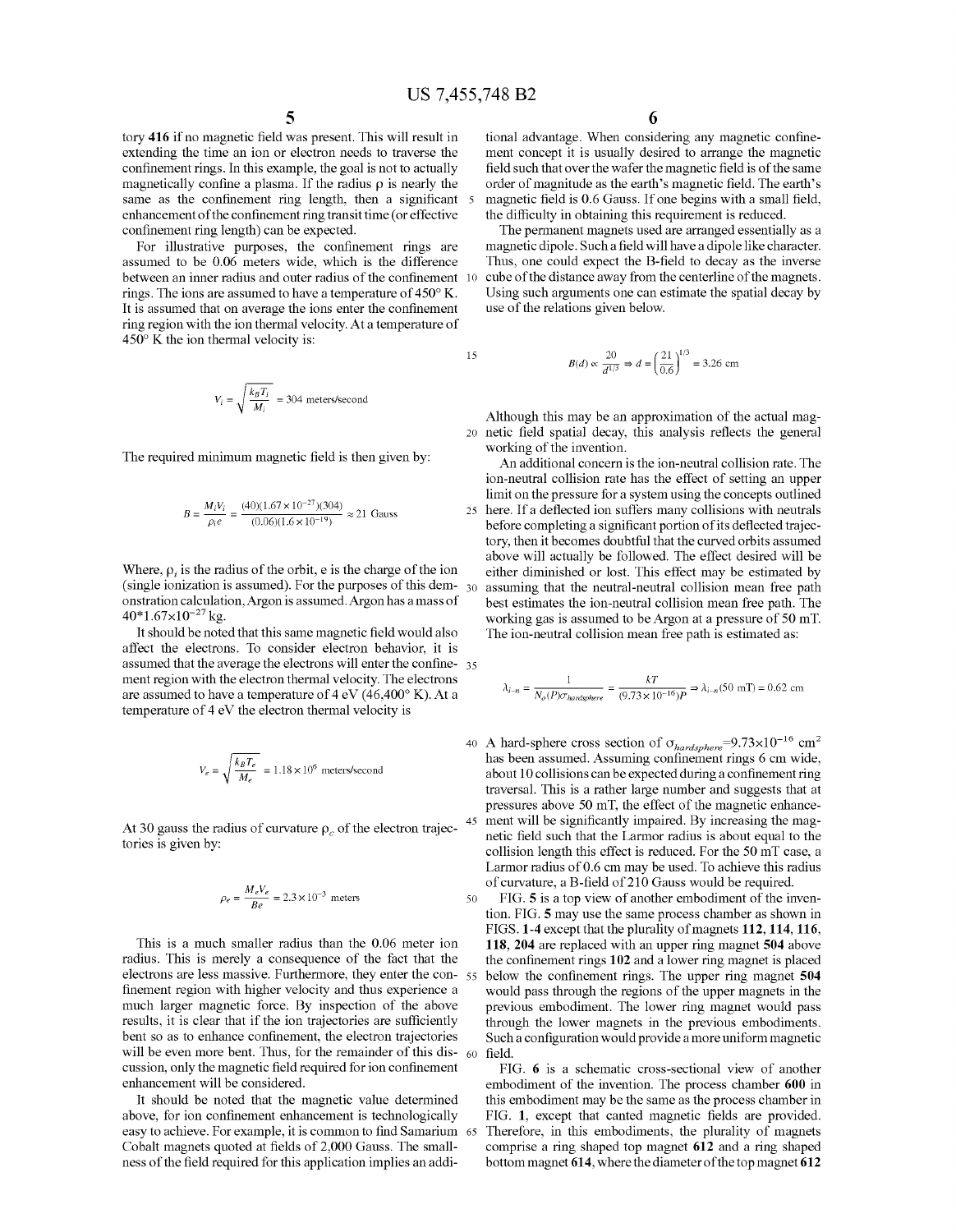40

45

is greater than the diameter of the bottom magnet 614. As a result, magnetic field lines 608 are produced between the upper magnet 612 and the loWer magnet 614, Which is canted (not perpendicular) to the largest surfaces of the confinement rings 102.

FIG.  $7$  is a top schematic view of the confinement rings  $102$ and top magnet ring 612. The top magnet ring 612 is shoWn as being above part of the circumference of the confinement ring 102. In this embodiment, the top magnet ring 612 is near the inner edge of the confinement rings  $102$  while the bottom 10 magnet ring  $614$  is nearer the outer edge of the confinement rings 102. This concept not only relies on increasing the distance traveled between the confinement rings 102, but also enhances the collision rate of charged particles into the rings by magnetically deflecting the charged particles into the con-15 finement rings 102.

For the purposes of a preliminary analysis, it is assumed that the magnets can be positioned such that the B-field forms a  $45^\circ$  angle with the plane formed by the confinement rings. Furthermore, the gap spacing between the confinement rings 20 is assumed to be 1.12 cm (about  $\frac{1}{2}$  inch), which is a very aggressive gap spacing and much larger than What has often commercially been typically used.

Computation of the required field begins by first noting that a Larmor radius of about 0.5 cm in a direction normal to the 25 plane of the confinement rings is desired. Again, a temperature of  $450^{\circ}$  K is assumed. It is also assumed that the ions enter the confinement ring region at an average velocity equal to the ion thermal velocity. At a temperature of  $450^{\circ}$  K the ion thermal velocity is: 30

$$
V_i = \sqrt{\frac{k_B T_i}{M_i}} = 304
$$
 meters/second

Therefore, the required minimum magnetic field is (converting 0.5 cm to meters):

$$
B = \frac{M_i V_i}{(\rho_i e) \cos(45^\circ)} = \frac{(40)(1.67 \times 10^{-27})(304)\sqrt{2}}{(0.005)(1.6 \times 10^{-19})} \approx 360 \text{ Gauss}
$$

 $\rho_i$  is the radius of the orbit, e is the charge of the ion (single ionization is assumed). For the purposes of this demonstration calculation, the ion is assumed to be Argon, Which has a mass of  $40*1.67\times10^{-27}$  kg.

The assumed Larmor radius is less than the ion-neutral  $50$  finement rings. collision length calculated above for a 50 mT neutral pres sure. From these values, one can infer that collisions may not significantly affect this approach for pressures up to 50 mT. At 100 mT, the ion-neutral collision length may reduce to values of about 0.3 cm. Thus at 100 mT only one or tWo collisions 55 can be expected before collision with the confinement rings. It is believed that this collision rate may only marginally affect the magnetic deflection behavior and enhanced confinement may still be observed.

If improved confinement performance at higher pressures 60 is desired, larger magnetic fields may not necessarily help, since one does not want a Larmor radius less than  $\frac{1}{2}$  the desired confinement ring spacing.

In the embodiments shown in FIG. 1 and FIG. 6, the magnetic fields pass through the confinement rings  $102,$  in that the  $-65$ magnetic fields intersect the confinement rings. In addition, these embodiments use magnetic fields to increase the per8

centage of charged ions or electrons that collide With the confinement rings. Various other magnetic configurations may be used to increase the percentage of ions or electrons that collide with the confinement rings. For example, adjacent magnets may have alternating magnetic fields or magnets forming a magnetic pair may have their poles placed in oppo site directions. In these embodiments, Whether magnet rings or a plurality of magnets is used, it is desirable that the magnets be radially symmetric. In these embodiments, the magnets are placed above and below the confinement rings. This is done by forming the magnets in a ring, either as a solid ring or smaller magnets placed in a ring shape. The diameter of the ring shape formed by the magnets is less than the outer diameter of the confinement rings and greater than the inner diameter of the confinement rings.

FIG. 8 is a schematic illustration of a process chamber 800 that uses a magnetic field to boost the local plasma density and/or electron temperature near the confinement rings, thus decreasing the density of the plasma at the confinement rings, which enhances physical confinement. In this embodiment, the magnets 812, 814 are moved to positions above and below a region within the confinement rings, as shown in FIG.  $8$ . This concept may have either one of two effects. The local enhancement of density near the magnets may result in a more rapid plasma decay between the magnets and the confinement rings than would otherwise exist, resulting in reduced density in front of the rings. Alternatively, this approach may also enhance plasma potential at the magnet position. This Would be due to a preferential confinement of hot electrons, which Would boost the local plasma electron temperature. This could result in a local increase of the plasma potential in the "positive" (ion confining) direction. This may then aid in plasma confinement. To accomplish a local enhancement of plasma density and/or electron temperature, the electron tra jectories must have a radius of curvature (i.e. the "Larmor Radius") less than the scale size of the region over which one seeks to obtain an enhancement. The expectation then is that such electrons Will complete several gyro-orbits before being lost and thus enhance local ionization of the neutral gas.

In an example of this embodiment, it Was previously shoWn that a 21 Gauss field is expected to provide an electron Larmor radius of 0.23 cm. The region, over Which plasma enhance ment is desired, in this example, is in the range of from 1.5 to 2 cm. Thus, a 21 Gauss magnetic field would be sufficient.

In this embodiment where the magnetic field passes through the aperture formed in the confinement rings and the previous embodiments where the magnetic fields passed through the confinement rings the magnetic fields may be generally defined as passing through the region of the con-

In this embodiment, Whether magnet rings or a plurality of magnets is used, it is desirable that the magnets be radially symmetric. In this embodiments, the magnets are placed above and below the confinement rings. This is done by forming the magnets in a ring, either as a solid ring or smaller magnets placed in a ring shape. The diameter of the ring shape formed by the magnets is less than the inner diameter of the confinement rings. Since the chamber may be placed at various orientations, the placement of the magnets may be more generally described as being on a first side of the confinement rings and second side of the confinement rings opposite from the first side, where placing the magnets above and below the confinement rings is an example of such placement.

Generally, the plasma chamber has a high Wafer diameter to electrode gap ratio. A typical wafer size may be 300 mm. Generally, the lower electrode is about the same size as the wafer, so that the lower electrode is about 300 mm. For such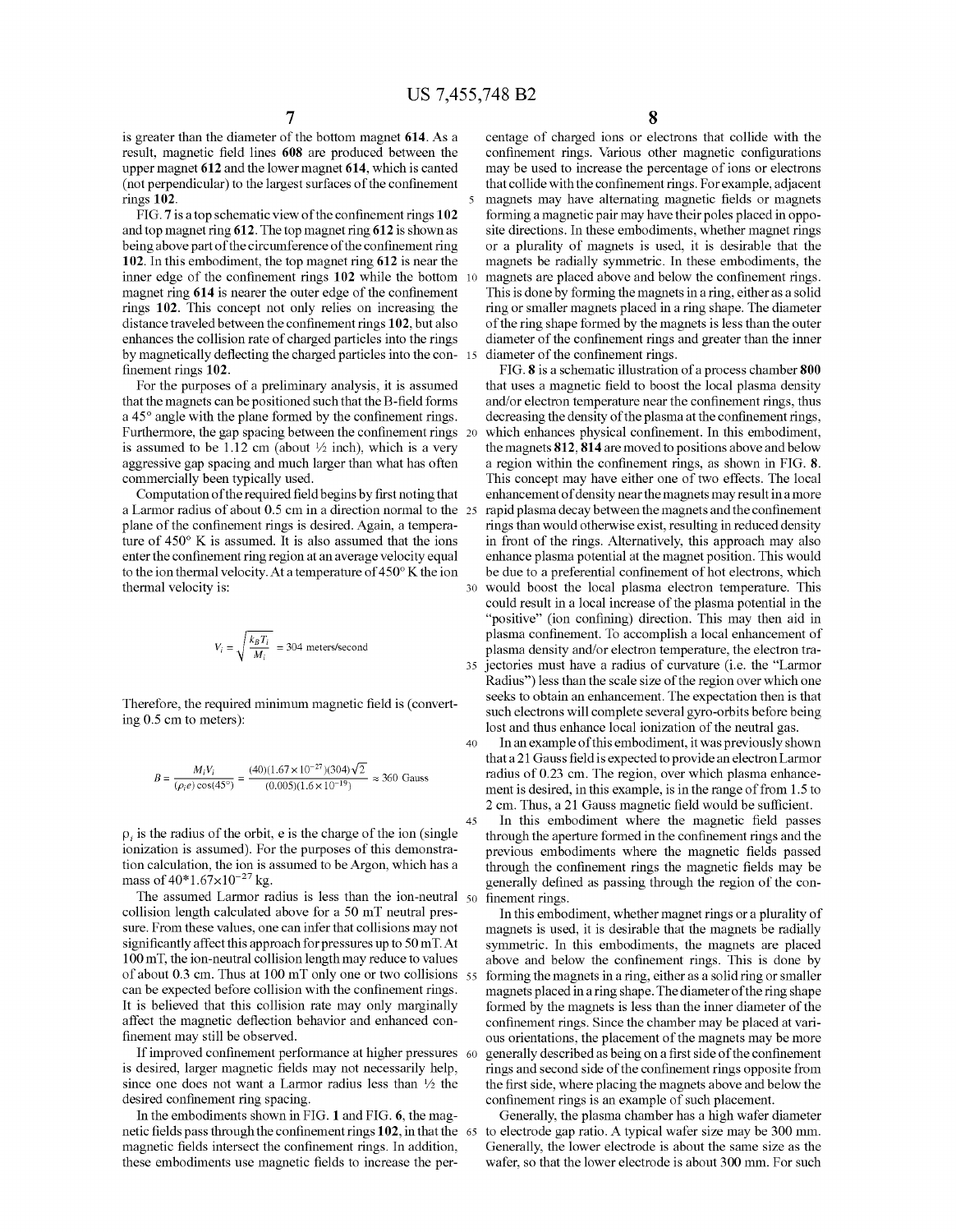a Wafer diameter a typical electrode gap Would be about 2 cm. Therefore, the Wafer or loWer electrode diameter to electrode gap ratio in this example Would be 300:20 or 15:1. Typical wafer diameter to electrode gap ratios would be from 6:1 to  $60:1$ .

Because the magnetic fields enhance physical confinement but do not provide physical confinement, preferably the magnets do not extend into the gap between the confinement rings or do not cross the gap between the confinement rings. More preferably, the magnets do not extend into the chamber, so that the top magnet does not extend beloW the chamber ceil ing and the bottom magnet does not extend above the cham ber floor, as shown in the various embodiments.

Other embodiments of the invention may have other mag netic configurations that provide an additional magnetic con-15 finement to a physical confinement using confinement rings. As mentioned above, the magnets may be positioned to pro vide an alternating magnetic field. This may create magnetic field lines that are parallel to the surface of the confinement rings, which may direct charge particles into the confinement 20 ring surface.

Other confinement ring configurations may be provided. For example other numbers of confinement rings may be used, such as a single confinement ring or three confinement rings. Preferably, at least one confinement ring is movable to 25 allow changes in process pressures. Some confinement ring configuration may comprise a single movable confinement ring.

While this invention has been described in terms of several preferred embodiments, there are alterations, permutations, 30 and various substitute equivalents, Which fall Within the scope of this invention. It should also be noted that there are many alternative Ways of implementing the methods and appara tuses of the present invention. It is therefore intended that the folloWing appended claims be interpreted as including all 35 such alterations, permutations, and various substitute equiva lents as fall Within the true spirit and scope of the present invention.

What is claimed is:

1. A plasma processing apparatus for processing a sub

a plasma processing chamber with chamber walls;

a substrate support Within the chamber Walls;

- a plurality of confinement rings spaced apart from each  $_{45}$ other, and Within and spaced apart from the chamber walls, wherein the confinement rings and the substrate support define a plasma volume; and
- a magnetic source for generating a magnetic field for magnetically enhancing physical confinement provided by  $50<sub>10</sub>$ the confinement rings, the magnetic field having a strength to bend a trajectory of a particle passing through the magnetic field but not having a strength to magnetically confine a plasma,
- wherein the magnetic source comprises a first magnetic 55 element spaced apart from and placed on a first side of the confinement rings, so that the first magnetic element is closer to the substrate support than the confinement rings, and a second magnetic element spaced apart from and placed on a second side of the confinement rings, so  $\,$  60  $\,$ that the second magnetic element is farther from the substrate support than the confinement rings, wherein magnetic field lines passing from the first magnetic element to the second magnetic element pass through the confinement rings. 65

2. The plasma processing apparatus, as recited in claim 1, wherein the magnetic source is configured such that the magnetic field passing through the confinement rings increases collisions of charged particles with the confinement rings.

3. The plasma processing apparatus, as recited in claim 2, wherein the first magnetic element forms a ring shape with a diameter and the second magnetic element forms a ring shape with a diameter, and wherein the confinement rings have an inner diameter and an outer diameter, Wherein the diameters of the first magnetic element and the second magnetic element are less than the outer diameter of the confinement rings and greater than the inner diameter of the confinement rings.

4. The plasma processing apparatus, as recited in claim 3, wherein the diameter of the first magnetic element is not equal to the diameter of the second magnetic element.

5. The plasma processing apparatus, as recited in claim 1, wherein the magnetic fields pass through the region of the confinement rings.

6. The plasma processing apparatus, as recited in claim 5, wherein the first magnetic element forms a ring shape with a diameter and the second magnetic element forms a ring shape with a diameter, and wherein the confinement rings have an inner diameter and an outer diameter, Wherein the diameters of the first magnetic element and the second magnetic element are less than the inner diameter of the confinement rings.

7. The plasma processing apparatus, as recited in claim 1, wherein the confinement rings are movable to define a variable gap, Wherein the variable gap is used to vary pressure in the plasma volume.

8. The plasma processing apparatus, as recited in claim 7, wherein the first magnetic element and second magnetic element do not cross the variable gap.

9. The plasma processing apparatus, as recited in claim 1, wherein the first magnetic element has a pole from a north pole of the first magnetic element to a south pole of the first magnetic element, wherein the pole of the first magnetic element has a direction that extends between a chamber top to a chamber bottom and Wherein the second magnetic element has a pole from a north pole of the second magnetic element to a south pole of the second magnetic element, Wherein the pole of the second magnetic element has a direction that extends between the chamber top to the chamber bottom.

10. The plasma processing apparatus, as recited in claim 1, wherein each of the confinement rings has sides that form largest surfaces of the confinement ring wherein the magnetic field lines passing from the first magnetic element to the second magnetic element pass through the sides of the con finement rings that form largest surfaces of the confinement rings at an angle between being perpendicular to 45° with the sides of the confinement rings that form largest surfaces of the confinement rings.

11. The plasma processing apparatus, as recited in claim 1, wherein the confinement rings, comprises a first confinement ring and a second confinement ring spaced from the first confinement ring, wherein the first magnetic element is placed on a first side of the first confinement ring and second confinement ring and is closer to the first confinement ring than to the second confinement ring and the second magnetic element is placed on a second side of the first confinement ring and second confinement ring and is closer to the second confinement ring than to the first confinement ring, and wherein magnetic field lines passing from the first magnetic element to the second magnetic element pass through the first confinement ring and the second confinement ring.

12. The plasma processing apparatus, as recited in claim 11, wherein the first magnetic element has a pole from the north pole of the magnetic element to the south pole of the magnetic element, wherein the pole of the first magnetic